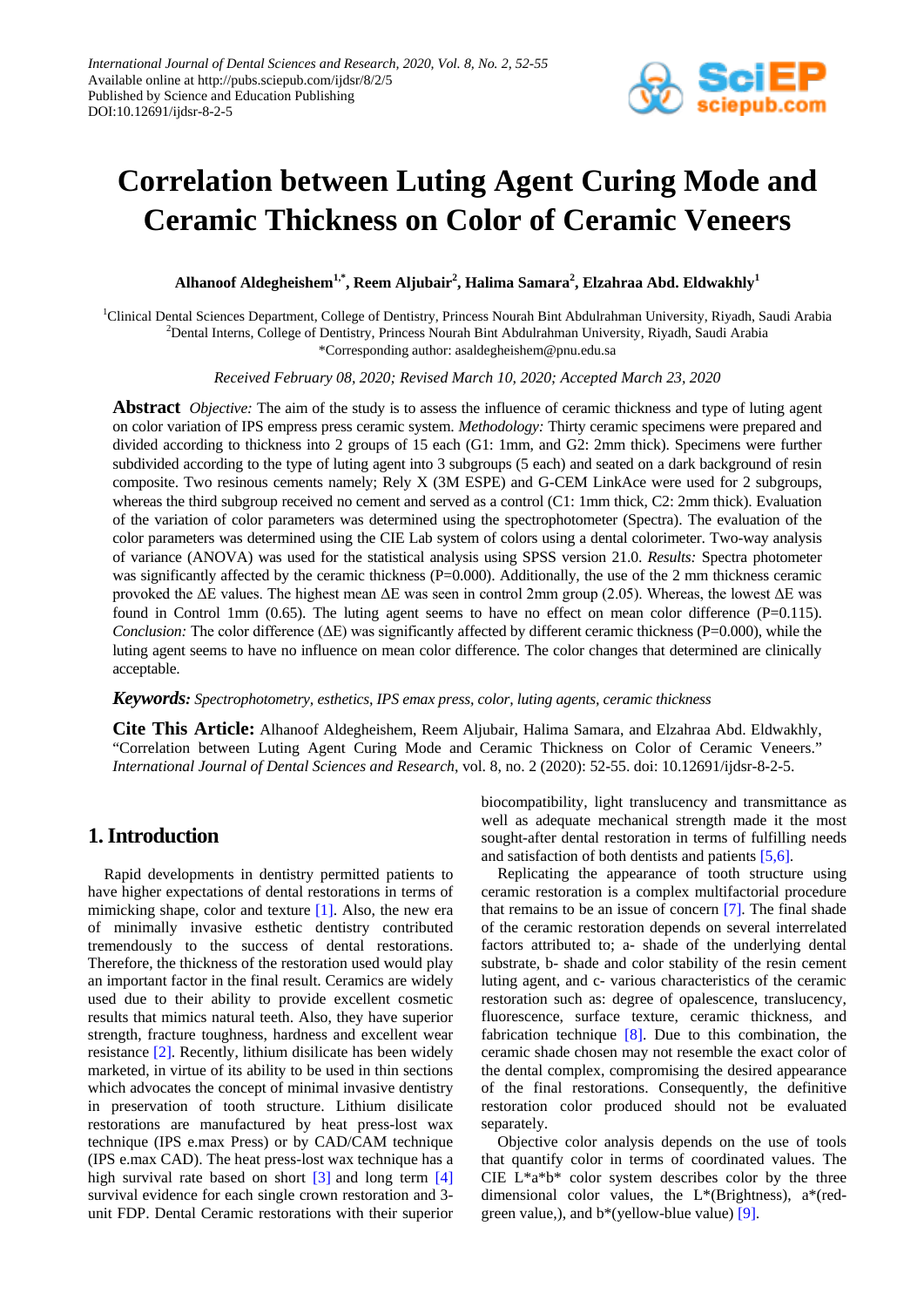The impact of luting agent shade on the color of ceramic veneers is greatly affected by ceramic thickness and opacity [\[10\].](#page-2-8) Therefore, the aim of this in-vitro study is to assess the effect of different luting agents and ceramic thicknesses on color variations of definitive ceramic restoration [\[10\].](#page-2-8) The null hypotheses tested were that the press lithium disilicate ceramic in the different tested thicknesses would not present perceived color variations with the use of either light cured or dual cured luting agents.

#### **2. Materials and Methods**

Thirty ceramic discs (IPS e.max, Ivoclar Vivadent, Liechtenstein, Europe) were prepared, fired, followed by glazing according to the manufacturers' recommendations. After firing, the disks were ground on the veneer side using 220-, 400-, and 600-grit sandpaper under water cooling to standardize the surfaces, then polished with silicone points. Specimens were then divided according to thickness into 2 groups of 15 each; G1& G2 of 1 & 2mm thick, respectively. Specimens of each thickness were then further subdivided into 3 subgroups, 5 each and seated on a dark background of resin composite to simulate the color of a dark underlying dental structure (C4 color background discs, 30 mm diameter). The first two subgroups were cemented with two resinous cements namely; Rely X (3M ESPE) and G-CEM LinkAce. The luting agents were applied and pressed onto the inner (non-glazed) surface. Another subgroup was used without cement, and served as a control. Evaluation of the variation of color parameters determined using the spectrophotometer (SpectroShade Micro II Dental Color Complete Tooth Analysis System, made in California, USA). The validity of the mean color difference (ΔE) was confirmed based on the parameters of (a, b, L,  $\Delta E$ ) L (lightness), a (green-red), b (blue-yellow), ΔE (difference between color of white plate and samples) were measured to determine the effect of ceramic thickness and luting cements on the color parameters. The evaluation of the color parameters was determined using the CIE Lab system of colors using dental colorimeter, SpectroShade.

#### **2.1. Statistical Analysis**

Data were subjected to statistical analysis using the two-way analysis of variance (ANOVA) statistical test using SPSS version 21.0. in conjunction with post hoc Tukey's test to further reveal statistical differences.

#### **3. Results**

The mean color difference (ΔE) of the two-way analysis of variance (ANOVA) using Spectra photometer were significantly affected by the ceramic thickness  $(P=0.000)$ . The luting agent seems to have no effect on mean color difference  $(P=0.115)$ . However, the interactive effect of ceramic thickness and luting agent was observed to be statistically significant (P=0.000). Additionally, the use of the 2 mm thickness ceramic provoked the ΔE values and a steep rise in ΔE values were observed in all 2 mm thickness ceramic groups. The highest mean  $\Delta E$  was observed in Control 2mm group (2.05). Whereas, the lowest ΔE was found in Control 1mm (0.65). Details are summarized in [Table 1](#page-1-0) an[d Figure 1.](#page-1-1)

**Table 1. The two-way ANOVA table for the differences in responses of the study groups according to luting agent and ceramic thickness using Spectra spectrophotometer**

<span id="page-1-0"></span>

| Source                           | Type III Sum of Squares | df | Mean Square |          | Sig. |
|----------------------------------|-------------------------|----|-------------|----------|------|
| Corrected Model                  | $6.333^{a}$             |    | 1.267       | 24.633   | .000 |
| Intercept                        | 51.850                  |    | 51.850      | 1008.437 | .000 |
| Ceramic thickness                | 4.547                   |    | 4.547       | 88.442   | .000 |
| Luting agent                     | .244                    |    | .122        | 2.370    | .115 |
| Ceramic thickness * Luting agent | 1.542                   |    | .771        | 14.992   | .000 |
| Error                            | 1.234                   | 24 | .051        |          |      |
| Total                            | 59.417                  | 30 |             |          |      |
| <b>Corrected Total</b>           | 7.567                   | 29 |             |          |      |

<span id="page-1-1"></span>Dependent Variable: ΔE (Spectra).



Key: Same uppercase alphabets show statistical differences between the luting agents groups

**Figure 1.** The graphical representation of the mean ΔE values of the tested groups using Spectra spectrophotometer device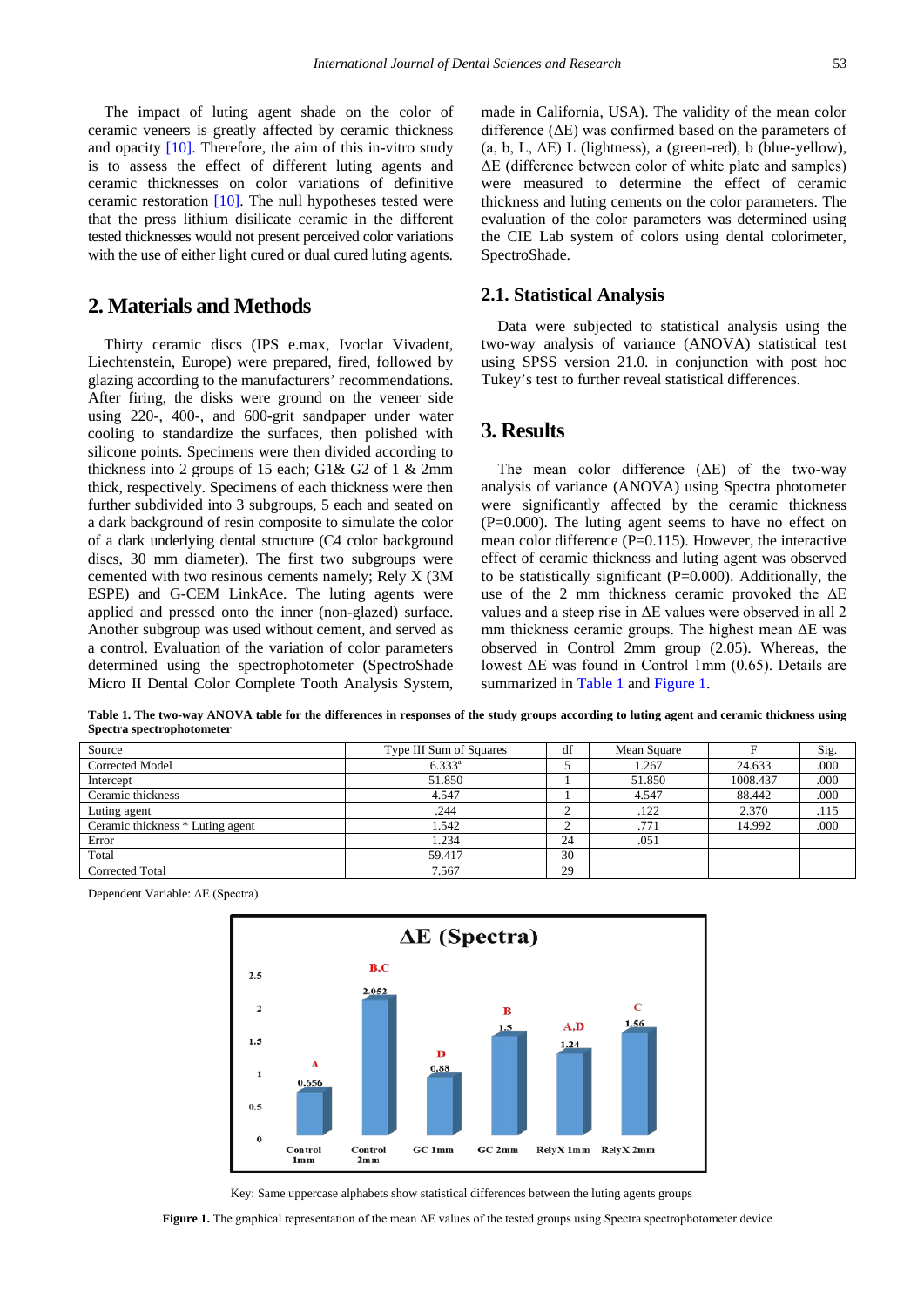The post hoc Tukey's test further revealed statistical differences between control 1mm and RelyX 1mm; between GC 1mm and RelyX 1mm; between control 2mm and GC 2mm; and between Control 2mm and RelyX 2mm study groups. The details are shown in [Figure 1.](#page-1-1)

#### **4. Discussion**

First of all, it is important to have thin ceramic thickness in order to preserve tooth structure with the minimally invasive veneers preparation, which is why two different ceramic thicknesses were measured in this study, 1mm and 2mm. While conventional cements offer easy handling, adhesive resin cements are highly versatile and provide strong adhesion and high esthetics [\[11\]](#page-3-0) which is especially important for the cementation of state-of-the-art all-ceramic restorations. As RelyX unicem and G Cem has been classified to be one of the most commonly dental cements used. SpectroShade Micro II Dental Color Complete Tooth Analysis System is the most accurate and reliable imaging spectrophotometer to provide complete measurements of both natural and prosthetic tooth coloring under any environmental conditions. Spectro Shade Micro II device is equipped with the LED spectrophotometer and a digital camera that ensures accuracy while acquiring measurements, images and data for shade-mapping and analyzing. Using the latest technology and software, you can then objectively evaluate and determine the correct tooth shading for your patient based on topographical color mapping of the whole tooth, it is simple to use with measuring speed - less than 1 second/image, Links to all existing ceramic standards, provide accurate results and objective reading of the chromatic spectrum of the teeth and crowns and immediately links to all the existing standards.

Recent studies have showed that the opacity of resin cement does not affect the color match [\[12\].](#page-3-1) Moreover, the final color of porcelain veneers is the product of the interaction of color of the original tooth, and the translucency and thickness of both the resin cement and the ceramic veneer. Controlling color in thin sections appears to be a difficult task, as the thin ceramic veneers must on one hand mask the color of the underlying tooth structure, and on the other hand must not be too opaque in order not to compromise esthetics [\[13\].](#page-3-2) Previous study showed that the final shade was almost comparable using high and low opacity resin cements. Recent studies have showed that the opacity of resin cement does not affect the color match [\[14\].](#page-3-3) Moreover, the final color of porcelain veneers is the product of the interaction of color of the original tooth, and the translucency and thickness of both the resin cement and the ceramic veneer [\[12\].](#page-3-1) A systematic review of in vitro studies revealed that the shade aspects of luting agents, translucency and value showed the greatest visible color differences for ceramic laminate veneers CLV [\[9\].](#page-2-7) For the ceramics thickness, it was reported that the color difference  $(\Delta E)$ , increases as veneering thickness increase [\[15,16,17,18\].](#page-3-4)

In minimally invasive veneer preparation, reduced ceramic thickness is required. Thus, controlling color in thin sections appears to be a difficult task, as the thin ceramic veneers must on one hand mask the color of the underlying tooth structure, and on the other hand must not be too opaque in order not to compromise esthetics. Knowledge of the color properties of ceramics enables the clinician to make appropriate choices when a restorative material is chosen in esthetic challenging cases.

# **5. Conclusion**

Within the limitations of this study, it can be concluded that the luting agent seems to have no effect on color difference. On the other hand, ΔE was significantly affected by different ceramic thickness. Therefore presenting higher capacity for masking a dark substrate when fabricated with higher thickness.

### **Conflict of Interest**

None of the authors that were a part of the study in any capacity have any shape, size or form of conflict of interest to declare.

### **Acknowledgments**

This study was generously supported by King Saud University Dental Lab, Mrs. Ghadaf and Kadoon digital lab creative touches.

#### **References**

- <span id="page-2-0"></span>[1] Prithviraj DR, Bhalla HK, Vashisht R1, Sounderraj K, Prithvi S. Revolutionizing restorative dentistry: an overview. J Indian Prosthodont Soc. 2014; 14(4): 333-43.
- <span id="page-2-1"></span>[2] Sola-Ruiz MF, Lagos-Flores E, Roman-Rodriguez JL, Highsmith Jdel R, Fons-Font A, Granell-Ruiz M. Survival rates of a lithium disilicate-based core ceramic for three-unit esthetic fixed partial dentures: a 10-year prospective study. Int J Prosthodont. 2013; 26: 175-180.
- <span id="page-2-2"></span>[3] Etman MK, Woolford MJ. Three-year clinical evaluation of two ceramic crown systems: a preliminary study. J Prosthet Dent. 2010; 103: 80-90.
- <span id="page-2-3"></span>[4] Kern M, Sasse M, Wolfart S. Ten-year outcome of three-unit xed dental prostheses made from monolithic lithium disilicate ceramic. J Am Dent Assoc. 2012; 143: 234-240.
- <span id="page-2-4"></span>[5] Khan AA, Mohamed BA, Mirza EH, Syed J, Divakar DD, Vallittu PK. Surface wettability and nano roughness at different grit blasting operational pressures and their effects on resin cement to zirconia adhesion. Dent Mater J. 2019; 38(3): 388-395.
- [6] Khan AA, Al Kheraif AA, Jamaluddin S, Elsharawy M, Divakar DD. Recent Trends in Surface Treatment Methods for Bonding Composite Cement to Zirconia: A Reveiw. J Adhes Dent. 2017; 19(1): 7-19.
- <span id="page-2-5"></span>[7] Wall JG, Cipra DL. Alternative crown systems. Is the metalceramic crown always the restoration of choice? Dent Clin North Am. 1992; 36(3): 765-82.
- <span id="page-2-6"></span>[8] Seyed M F, Somayeh Z, Yasamin B H. InvMain Factors Affecting the Final Color of Ceramic Restorations. Adv Dent & Oral Health. 2017; 5(3): 555661.
- <span id="page-2-7"></span>[9] Fasbinder DJ, Dennison JB, Heys D, Neiva G. A clinical evaluation of chairside lithium disilicate CAD/CAM crowns: a two-year report. J Am Dent Assoc. 2010; 141: 10-4.
- <span id="page-2-8"></span>[10] Perroni, A.P., Kaizer, M.R., Della Bona, A., Moraes, R.R. and Boscato, N., 2018. Influence of light-cured luting agents and associated factors on the color of ceramic laminate veneers: A systematic review of in vitro studies. Dental Materials.